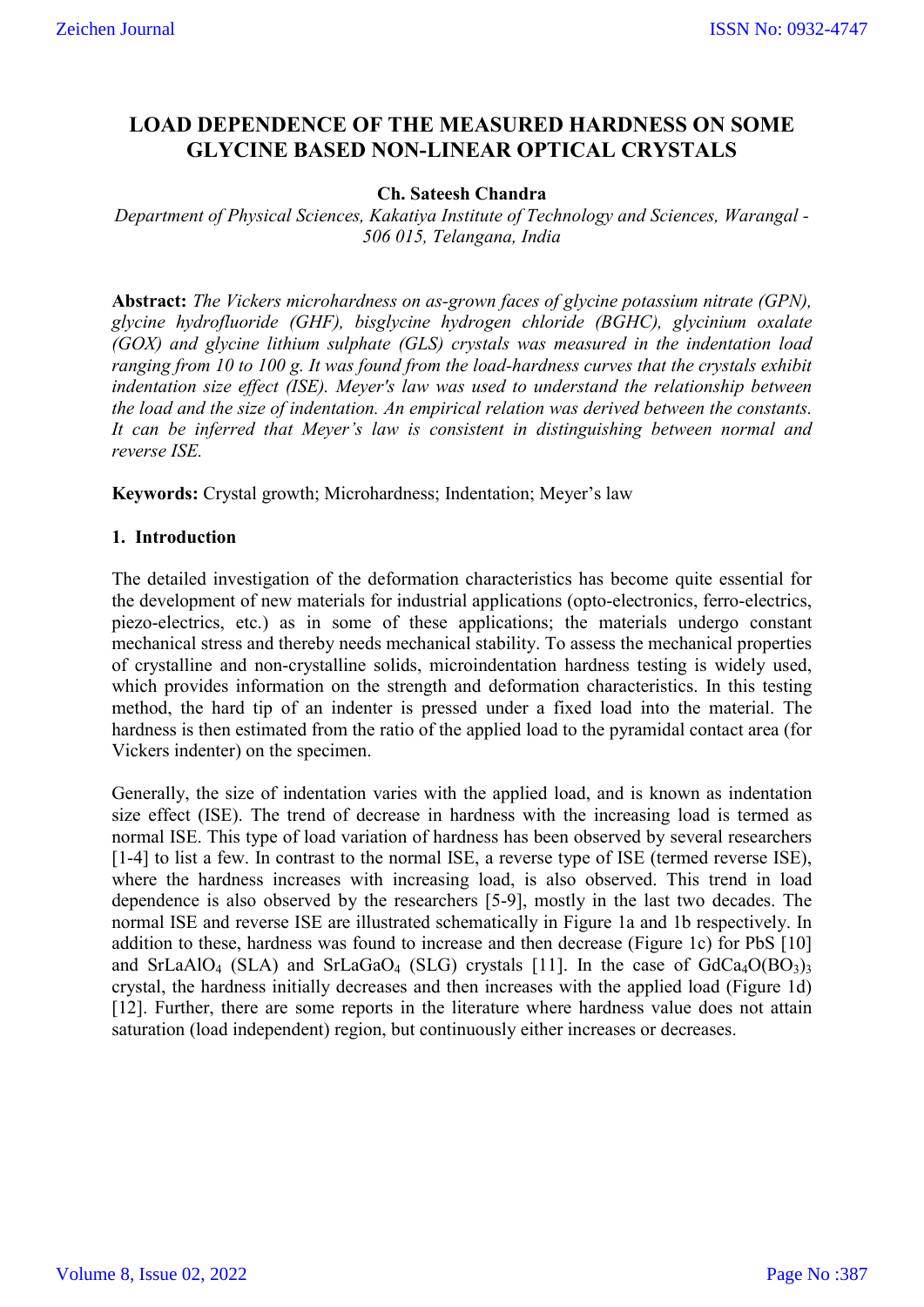

**Figure 1:** Types of load variation of hardness.

As mentioned earlier, hardness is one of the important parameters for non-linear optical crystals for their practical applications. Hence, the purpose of this article is to study the loadhardness curves for some semiorganic non-linear optical crystals viz**.** glycine potassium nitrate (GPN), glycine hydrofluoride (GHF), bisglycine hydrogen chloride (BGHC), glycinium oxalate (GOX) and glycine lithium sulphate (GLS) and thereby understand the load dependence of hardness through Meyer's law.

## **2. Experimental**

## **2.1 Crystal growth**

For the growth work, known amounts of salts based on the stiochiometric ratio (shown in Table 1) were taken and dissolved in deionized double distilled water. The solution was stirred well (for at least 5 h) and saturated solutions of about 500 ml were prepared in each case. These saturated solutions were taken in beakers and allowed for slow evaporation at 35°C in a constant temperature bath. Good quality crystals were obtained in a period of 10 to 15 days. The average growth rates along the longer edge (major direction) for these crystals are presented in Table 1.

| <b>S.No.</b> | Crystal                                 | <b>Composition of salts</b>              | <b>Growth rate</b><br>(along the<br>longer edge) |
|--------------|-----------------------------------------|------------------------------------------|--------------------------------------------------|
|              | Glycine potassium nitrate<br>(GPN)      | Glycine and Potassium<br>nitrate $(1:1)$ | $1.5$ mm/day                                     |
|              | Glycine hydrofluoride<br>(GHF)          | Glycine and Hydrofluoric<br>acid (1:1)   | $1.1$ mm/day                                     |
|              | Bisglycine hydrogen<br>chloride (BGHC), | Glycine and<br>Hydrochloric acid (2:1)   | $1.3$ mm/day                                     |
| 4            | Glycinium oxalate (GOX)                 | Glycine and Oxalic acid<br>(1:1)         | $0.32$ mm/day                                    |
| 5            | Glycine lithium sulphate<br>(GLS)       | Glycine and Lithium<br>sulphate $(1:1)$  | $0.26$ mm/day                                    |

|  | Table 1: Composition and growth rates of the crystals. |
|--|--------------------------------------------------------|
|  |                                                        |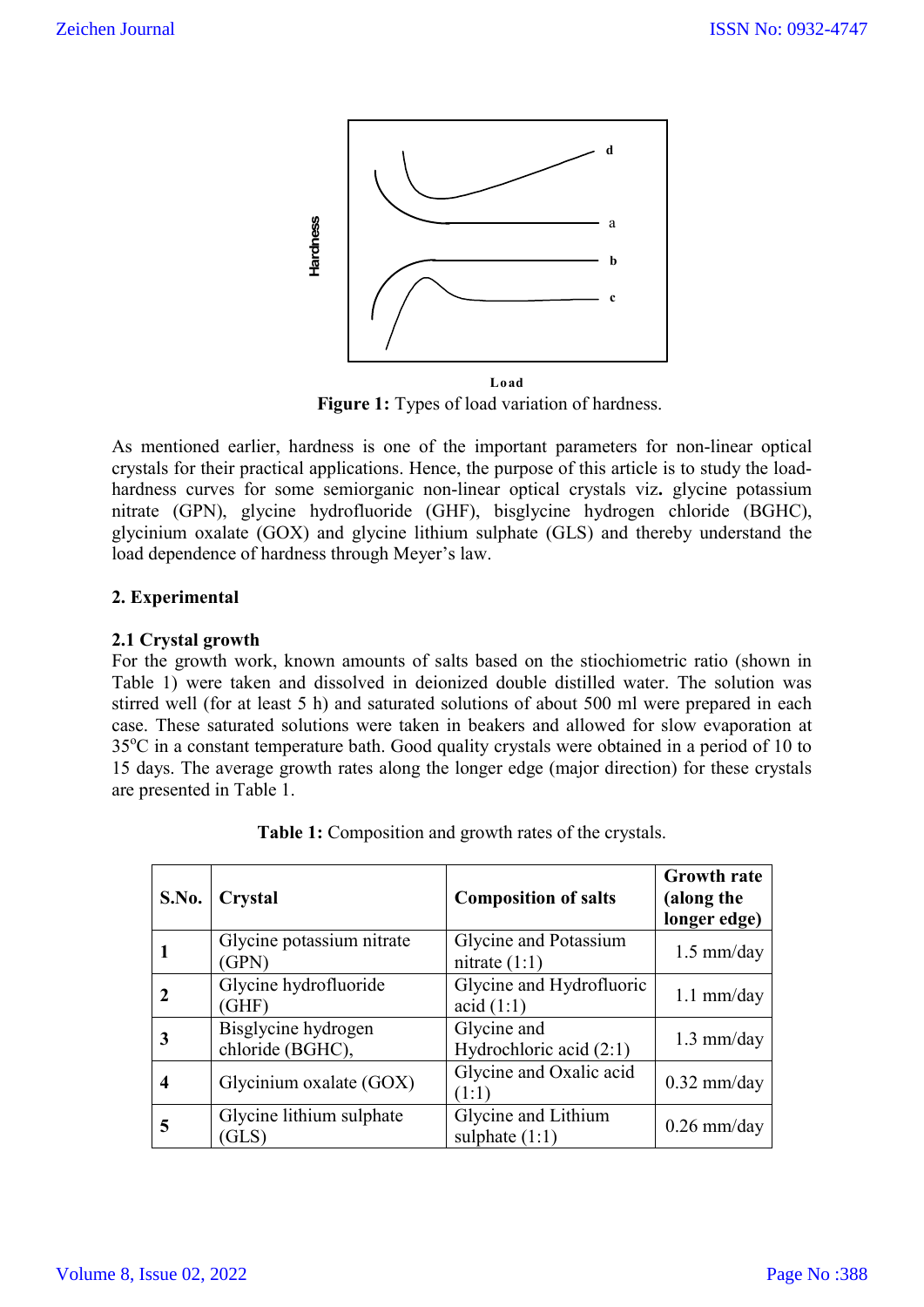### **2.2 Microhardness measurement**

Microhardness measurements were made using Leitz-Wetzlar (miniload 2) microhardness tester equipped with a Vickers diamond pyramidal indenter. The samples with smooth plane surfaces were chosen and loads ranging from 10 to 100 g were used with a constant indentation time of 15 sec in all cases. Hardness values  $H<sub>v</sub>$  are estimated from the expression,

$$
H_v = 1.854(P/d^2) \text{ kg/mm}^2
$$
 (1)

where *P* is the load applied on the indenter in g and *d* is mean diagonal length of the square impression formed on the crystal surface in µm.

## **3. Results and Discussion**

#### **3.1 Load variation of hardness**

The plots of hardness against applied load on (220) GPN, (110) GHF, (012) BHGC, (110) GOX, and (001) GLS crystals are shown in Figure 2. It can be seen that the hardness values for GOX, BGHC, GLS crystals increases initially at low loads (upto 35g) then attain saturation values exhibiting reverse ISE. For GPN crystals, the hardness value decreases with applied load upto 35g then attains load independent hardness value exhibiting normal ISE. Whereas, in case of GHF, the hardness value increases up to a load of 25g with further increase in applied load, it decreases till 50g and then attains a load independent value showing both ISEs. The load independent hardness values are listed in Table 2.



**Figure 2:** Load-hardness curves for the crystals under study.

#### **3.2 Meyer's law**

The simplest description of ISE was expressed by Meyer's law [13,14], which gives a relationship between load and size of indentation. It is expressed as,

 $P = Ad^n$  (2) where the exponent *n* is called as Meyer index (or work hardening coefficient) and *A* is a constant for a given material. Equation 2 can be written as

 $\ln P = \ln A + n \ln d$  (3)

*'n'* is the value obtained from the plots of linear regressions between ln *P* vs ln *d* The exponent *n* usually is  $\leq 2$  and  $\geq 2$  for crystals exhibiting normal and reverse ISE. When  $n = 2$ , the hardness is independent of the applied test load and is given by Kick's law [13,14],  $P = A_0 d^2$  (4)

where  $A_0$  is a geometric conversion factor for the Vicker indenter and  $A_0 = 1854$ . The plots of ln *P* versus ln *d* for the crystals under study is shown in the Figure 3, represented as a single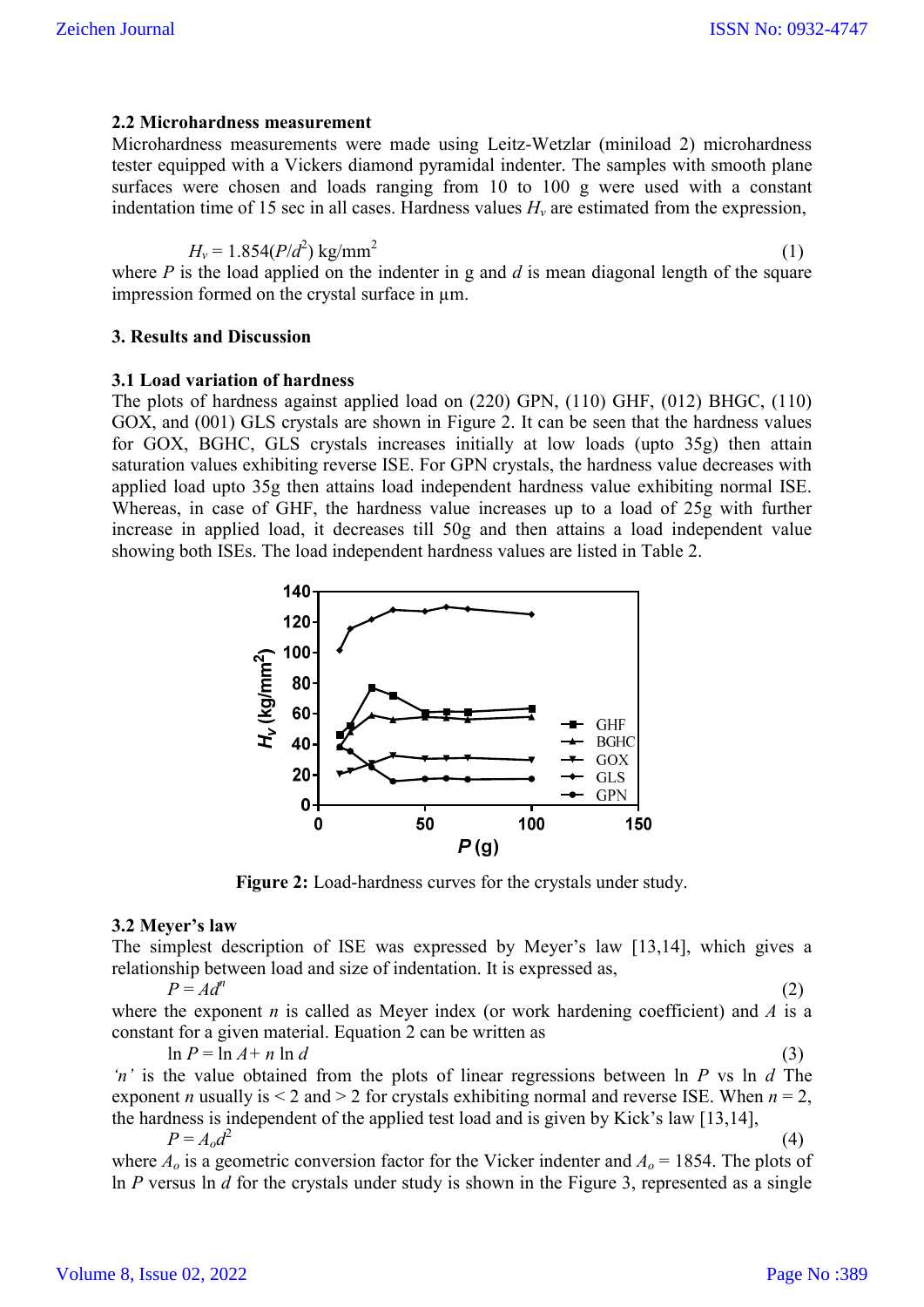plot in the entire range of load *P*. The estimated values of *n* and ln *A* with a corresponding correlation coefficient (CC) for the best fit data are given in Table 2. It can be observed from this table that  $n > 2$  for GHF, BGHC, GOX, GLS and  $n < 2$  for GPN crystals. However, plots are also drawn between ln *P* and ln *d* for low loads  $(d < d_c)$  and high loads  $(d > d_c)$  which can be represented by two segments of plots, where  $d_c$  is the critical indentation diagonal length at which load independent hardness value is attained. The *n* values determined for both the ranges are shown in the table with a CC *>* 0.999. It is observed that at high loads, which is the load independent region,  $n \sim 2$  which supports the Kick's law. Hence, it is concluded that Meyer's law is consistent for the present crystals under study and it clearly distinguishes between normal and reverse ISE based on the *n* value. However, through this law, one cannot explain the origin of ISE either based on the values of *n* or through any mechanisms dealing with elastic and plastic deformation.



**Figure 3:** Plots of ln *P* vs ln *d.*

| <b>Table 2:</b> Values of <i>n</i> and $\ln A$ for different crystals as calculated from Meyer's law. |  |  |
|-------------------------------------------------------------------------------------------------------|--|--|
|-------------------------------------------------------------------------------------------------------|--|--|

| Crystal<br>[Ref.]    | <b>Plane</b> | $H_{\nu}$<br>(kg/mm <sup>2</sup> ) | n<br>(entire<br>range) | ln A     | CC     | $n(d \leq d_c)$ | $n(d>d_c)$ |
|----------------------|--------------|------------------------------------|------------------------|----------|--------|-----------------|------------|
| $GPN^{[15]}$         | (220)        | 17                                 | 1.401                  | 2.043    | 0.9800 | 1.239           | 1.947      |
| $GHF$ [16]           | (110)        | 62                                 | 2.410                  | $-3.900$ | 0.9626 | 2.371           | 2.146      |
| BGHC <sup>[17]</sup> | (012)        | 57                                 | 2.313                  | $-4.661$ | 0.9827 | 2.581           | 2.061      |
| $GOX^{[18]}$         | (110)        | 42                                 | 2.395                  | $-5.729$ | 0.9820 | 2.763           | 2.073      |
| $GLS^{T19}$          | (001)        | 130                                | 2.184                  | $-3.300$ | 0.9962 | 2.308           | 2.085      |

Further, the plot of *n* versus ln *A* (Figure 4) for all the crystals, clearly indicates that a sample possessing a higher value of *n* has a lower value of ln *A* and vice versa. This linear dependence is given by the relation

 $n = 1.013 - 0.3241 \ln A$  (5) with a CC equal to 0.7833. A similar dependence was observed by Sangwal et al. [20]. Equation 5 represents a general empirical relation between *n* and ln *A*, where 1.013 and 0.3241 are the empirical constants. It can be observed from the above equation that when  $n =$ 2,  $A = 0.047$  g/ $\mu$ m<sup>2</sup>. Based on the results obtained, it is reasonable to attribute that if the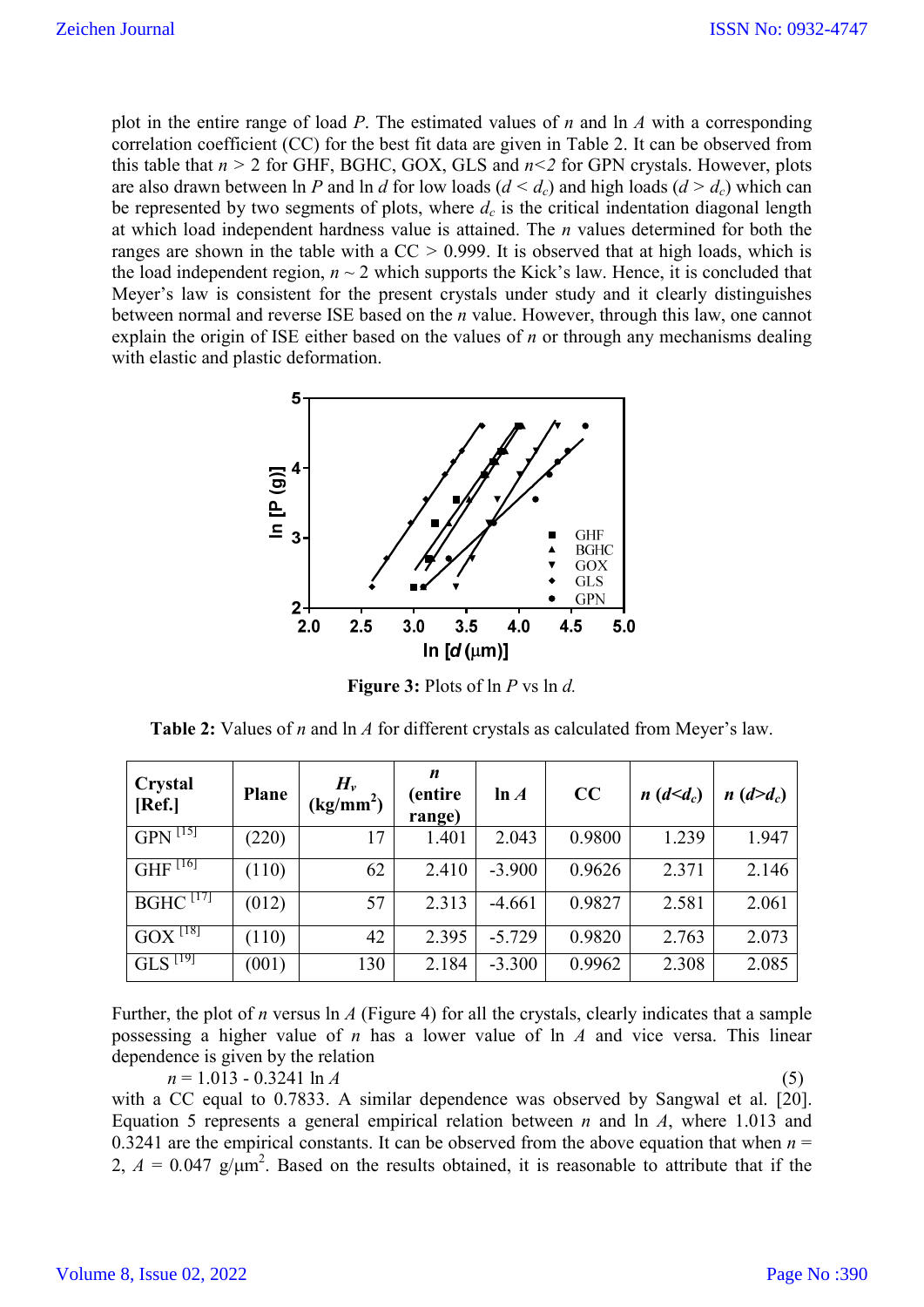obtained value of *A* is less than  $0.047$  g/ $\mu$ m<sup>2</sup>, reverse ISE and if it is more, then normal ISE is observed.



**Figure 4:** Plots of *n* versus ln *A*.

### **4. Conclusions**

The load-hardness curves for the as-grown GPN, GHF, BGHC, GOX and GLS crystals indicate that except for GPN, all the other crystals exhibit reverse ISE. The plots between ln *P* and ln *d* indicate that wherever the CC is relatively less, the linear regression of plots fall into two segments. Meyer's law is consistent in distinguishing between normal and reverse ISE based on the *n* values from two segment plots, however, it does not provide the reasons for the origin of ISE. The value of *n* comes out to be 2 in the load independent region, validating the Kick's law. The plot of *n* versus ln *A* indicates that a sample possessing a higher value of *n* has a lower value of ln *A* and vice versa. With the available experimental data, it can be concluded that if the obtained value of A is less than  $0.047 \text{ g}/\mu\text{m}^2$ , reverse ISE is observed, otherwise normal ISE.

### **References**

- [1] J. Gong, J. Wu and Z. Guan, *J. Euro. Ceramic Soc.,* 19 (1999) 2625.
- [2] D.B. Sirdeshmukh, L. Sirdeshmukh, K.G. Subhadra, K. Kishan Rao and S. Bal Laxman, *Bull. Mater. Sci.,* 24 (2001) 469.
- [3] M.L. Weaver, M.E. Stevenson and R.C. Bradt, *Mater. Sci. Eng. A,* 345 (2003) 113.
- [4] Susmita Karan and S.P. Sen Gupta, *Mater. Sci. Eng. A,* 398 (2005) 198.
- [5] Augustine S. and Mathai E., *Mater. Char.,* 52 (2004) 253.
- [6] Sebastian S. and Khadar M. A., *J. Mater. Sci.,* 40 (2005) 1655.
- [7] P.V. Raja Shekar, D. Nagaraju, V. Ganesh and K. Kishan Rao, *Crystal Research and Technology*, 44 (2009) 652.
- [8] Ch. Snehalatha Reddy, P.V. Raja Shekar, K. Gopala Kishan Rao and K. Kishan Rao, *Materials Letters*, 64 (2010) 640.
- [9] P.V. Raja Shekar, D. Nagaraju, Ch. Sateesh Chandra, D. Madhavi Latha and K. Kishan Rao, *Solid State Sciences*, 107 (2020) 106353.
- [10]K. Sangwal, *J. Mater. Sci.,* 24 (1989) 1128.
- [11]K. Sangwal, M. Hordyjewicz and B. Surowska, *J. Optoelectronics Adv. Mater.,* 4 (2002) 875.
- [12]K. Sangwal and A. Klos, *Cryst. Res. Technol.*, 40 (2005) 429.
- [13] B.W. Mott, Microindentation hardness testing, Butterworths: London (1956).